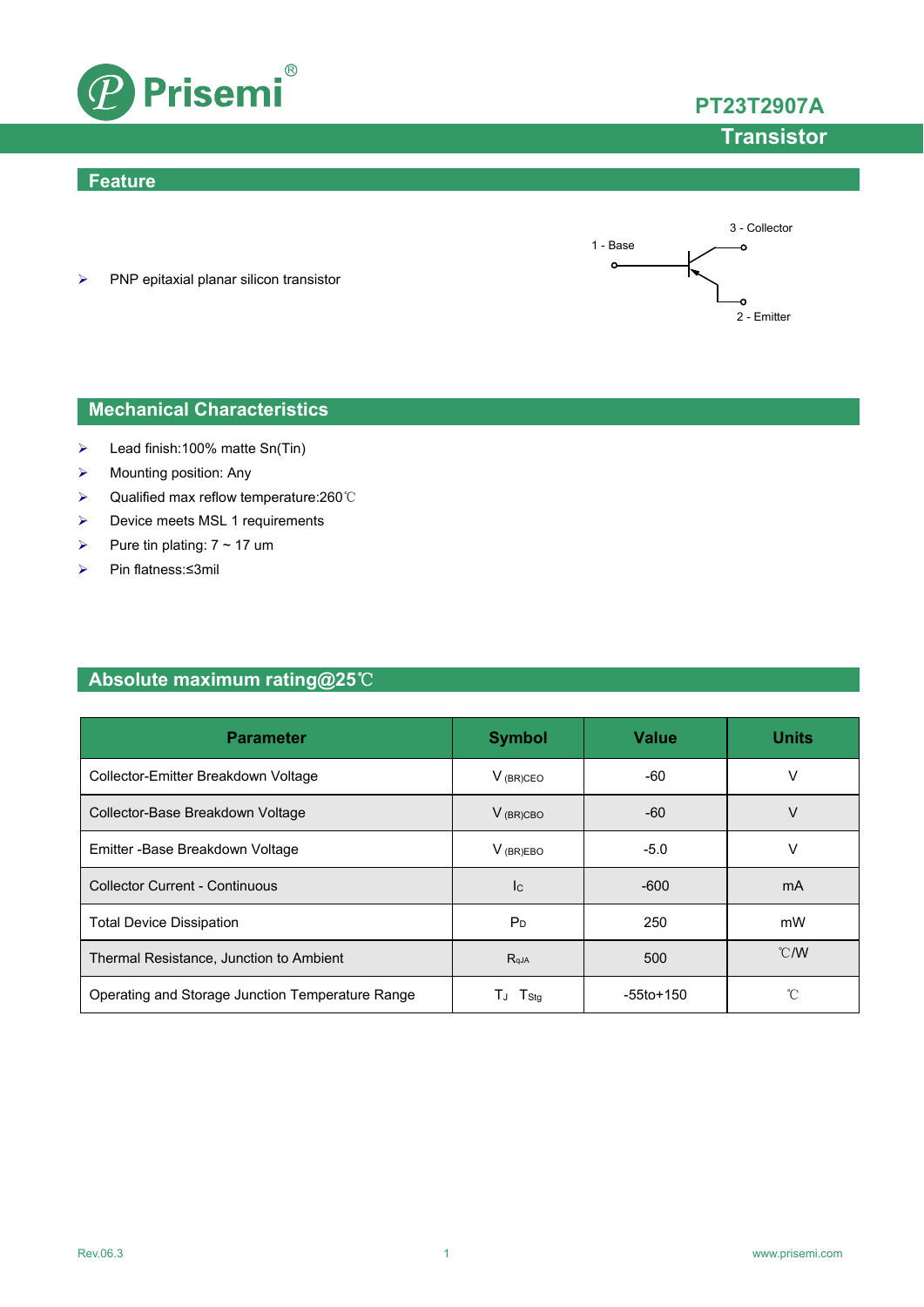## Parameter | Symbol | Conditions | Min. | Typ. | Max. | Units **OFF CHARACTERISTICS** Collector-Emitter Breakdown Voltage V (BR)CEO IC = -10mA,IB=0 -60 - - V Collector-Base Breakdown Voltage V (BR)CBO IC = -10uA,IE=0 -60 - - V Emitter -Base Breakdown Voltage V (BR)EBO IE = -10uA,IC=0 -5.0 - - V Collector Cut-off Current ICEX VCE = -30V, VBE(off) = -0.5V -50 - - nA Collector Cut-off Current  $C_{\text{UB}} = -50 \vee$ ,  $E = 0 \vee$   $C = 0 \vee$   $C = 0 \vee$ Base Cut-off Current IEBO VEB = -3V,IC = 0 - - -50 nA **ON CHARACTERISTICS** DC Current Gain  $I_c = -10 \text{ mA}$ ,  $V_{CE} = -10V$  100 -  $\vert$  $I_c$  = -150mA ,  $V_{CE}$  = -10V  $\parallel$  100  $\parallel$  -  $\parallel$  300  $\parallel$  - $I_C$  = -500mA,  $V_{CE}$  = -10V  $\begin{vmatrix} 50 & | & -1 \end{vmatrix}$  -Collector-Emitter Saturation Voltage | V<sub>CE(sat)</sub>  $I_c = -150$ mA,  $I_B = -15$ mA  $\begin{vmatrix} 1 & -1 \\ -1 & -1 \end{vmatrix}$  -0.4 V  $I_c = -500 \text{ mA}$ ,  $I_B = -50 \text{ mA}$  -  $\begin{vmatrix} 1 & -1.6 \\ -1.6 \end{vmatrix}$ Base-Emitter Saturation Voltage | VBE(sat)  $I_c = -150 \text{ mA}$ ,  $I_B = -15 \text{ mA}$  -  $\begin{vmatrix} 1 & -1 & -1.3 \\ -1 & -1 & -1.3 \end{vmatrix}$ V  $I_c = -500 \text{ mA}$ ,  $I_B = -50 \text{ mA}$  -  $\vert$  -  $\vert$  -  $\vert$  -2.6 **SMALL SIGNAL CHARACTERISTICS** Current-Gain-Bandwidth Product  $\mathbf{r}$  f  $\mathbf{r}$  $I_C = -50$ mA,  $V_{CE} = -20V$ ,  $f = 100$ MHz  $200$   $MHz$ **SWITCHING CHARACTERISTICS** Delay Time  $V_{\text{C}} = -30V$ ,  $I_{\text{C}} = -150 \text{ mA}$ ,  $I_{B1} = -15mA$  $10$ ns Rise Time the set of the set of the set of  $\mathbb{R}$  the set of the set of the set of  $\mathbb{R}$  and  $\mathbb{R}$  the set of the set of the set of the set of the set of the set of the set of the set of the set of the set of the Storage Time  $V_{CE} = -6V$ ,  $I_{C} = -150mA$ ,  $I_{B1} = I_{B2} = -15mA$ 225 ns Fall Time the set of the set of  $\mathfrak{h}_1$  -  $\mathfrak{h}_2$  -  $\mathfrak{h}_3$  -  $\mathfrak{h}_4$  -  $\mathfrak{h}_5$  -  $\mathfrak{h}_6$  -  $\mathfrak{h}_7$  -  $\mathfrak{h}_8$  -  $\mathfrak{h}_7$  -  $\mathfrak{h}_8$  -  $\mathfrak{h}_8$  -  $\mathfrak{h}_7$  -  $\mathfrak{h}_8$  -  $\mathfrak{h}_8$  -  $\mathfrak{h$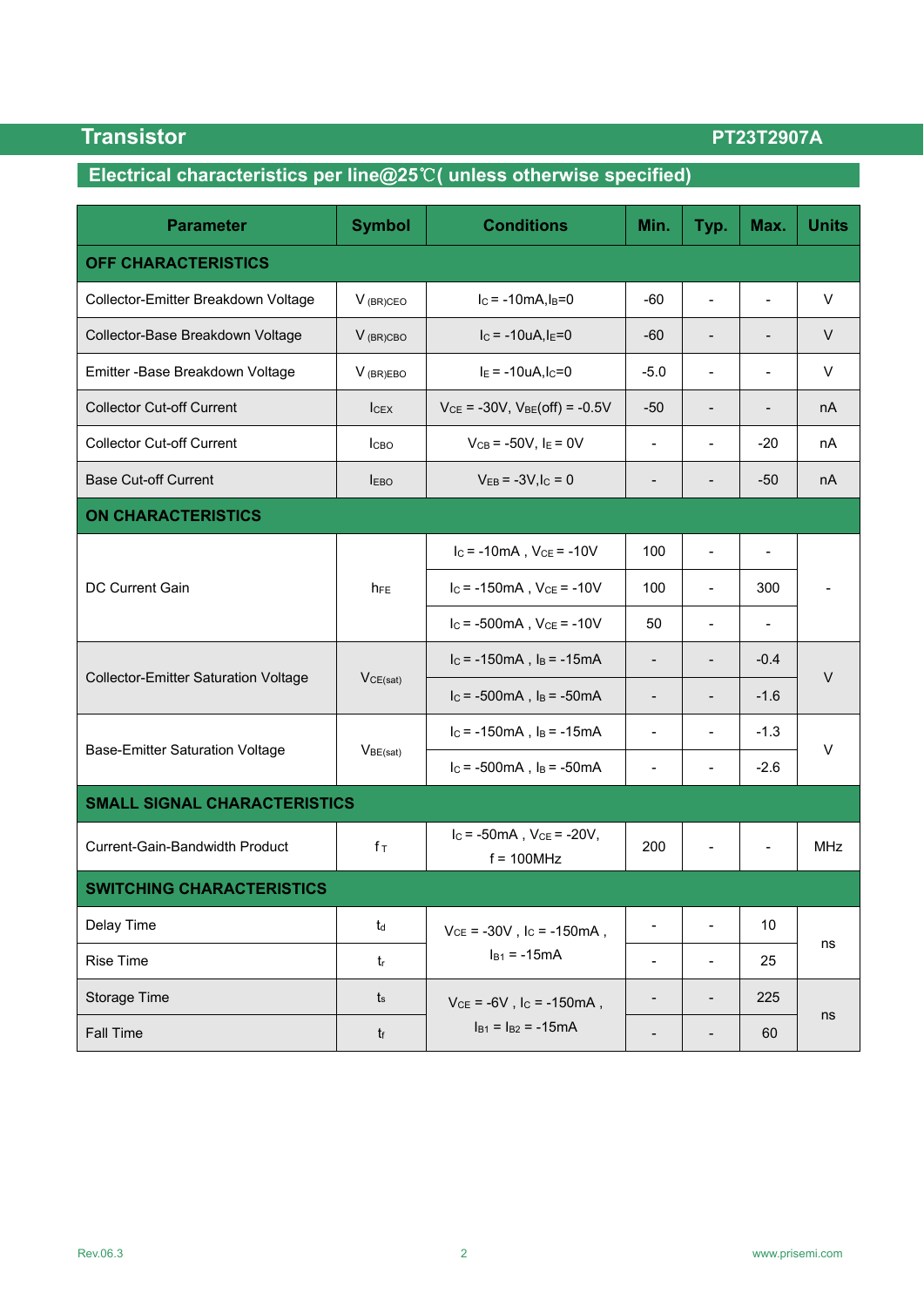## **Typical Characteristics**

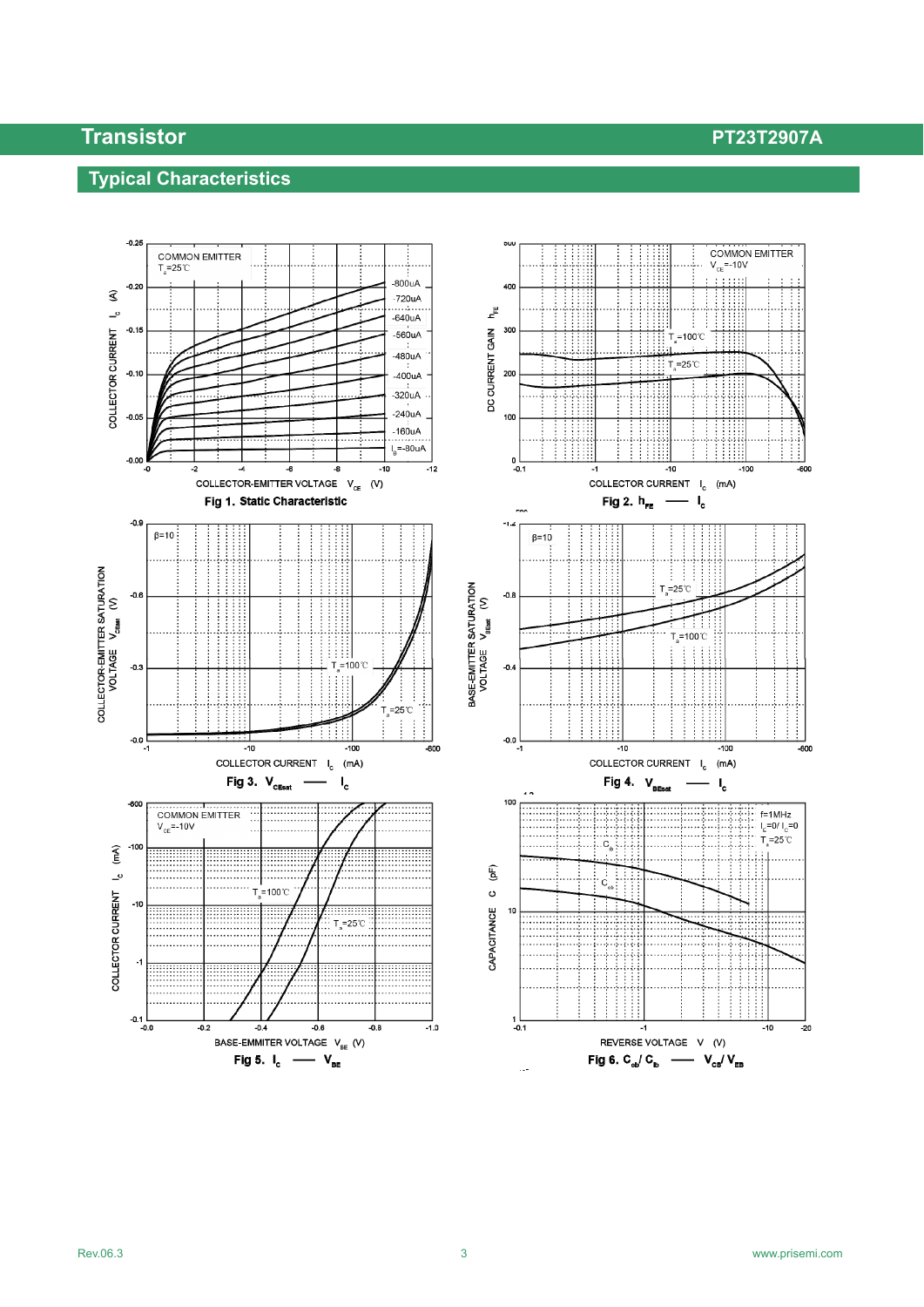

## **Product dimension(SOT-23)**







 $\overline{\mathbb{Z}_2}$ 

|                | <b>Millimeters</b> |             | <b>Inches</b> |             |
|----------------|--------------------|-------------|---------------|-------------|
| Dim            | <b>MIN</b>         | <b>MAX</b>  | <b>MIN</b>    | <b>MAX</b>  |
| Α              | 0.90               | 1.15        | 0.035         | 0.045       |
| A <sub>1</sub> | 0.00               | 0.10        | 0.000         | 0.004       |
| A <sub>2</sub> | 0.90               | 1.05        | 0.035         | 0.041       |
| $\mathsf{b}$   | 0.30               | 0.50        | 0.012         | 0.020       |
| c              | 0.08               | 0.15        | 0.003         | 0.006       |
| D              | 2.80               | 3.00        | 0.110         | 0.118       |
| E              | 1.20               | 1.40        | 0.047         | 0.055       |
| E1             | 2.25               | 2.55        | 0.089         | 0.100       |
| e              | 0.95 TYP           |             | 0.037 TYP     |             |
| e <sub>1</sub> | 1.80               | 2.00        | 0.071         | 0.079       |
| L              | 0.55 REF           |             |               | 0.022 REF   |
| L1             | 0.30               | 0.50        | 0.012         | 0.020       |
| θ              | $0^{\circ}$        | $8^{\circ}$ | $0^{\circ}$   | $8^{\circ}$ |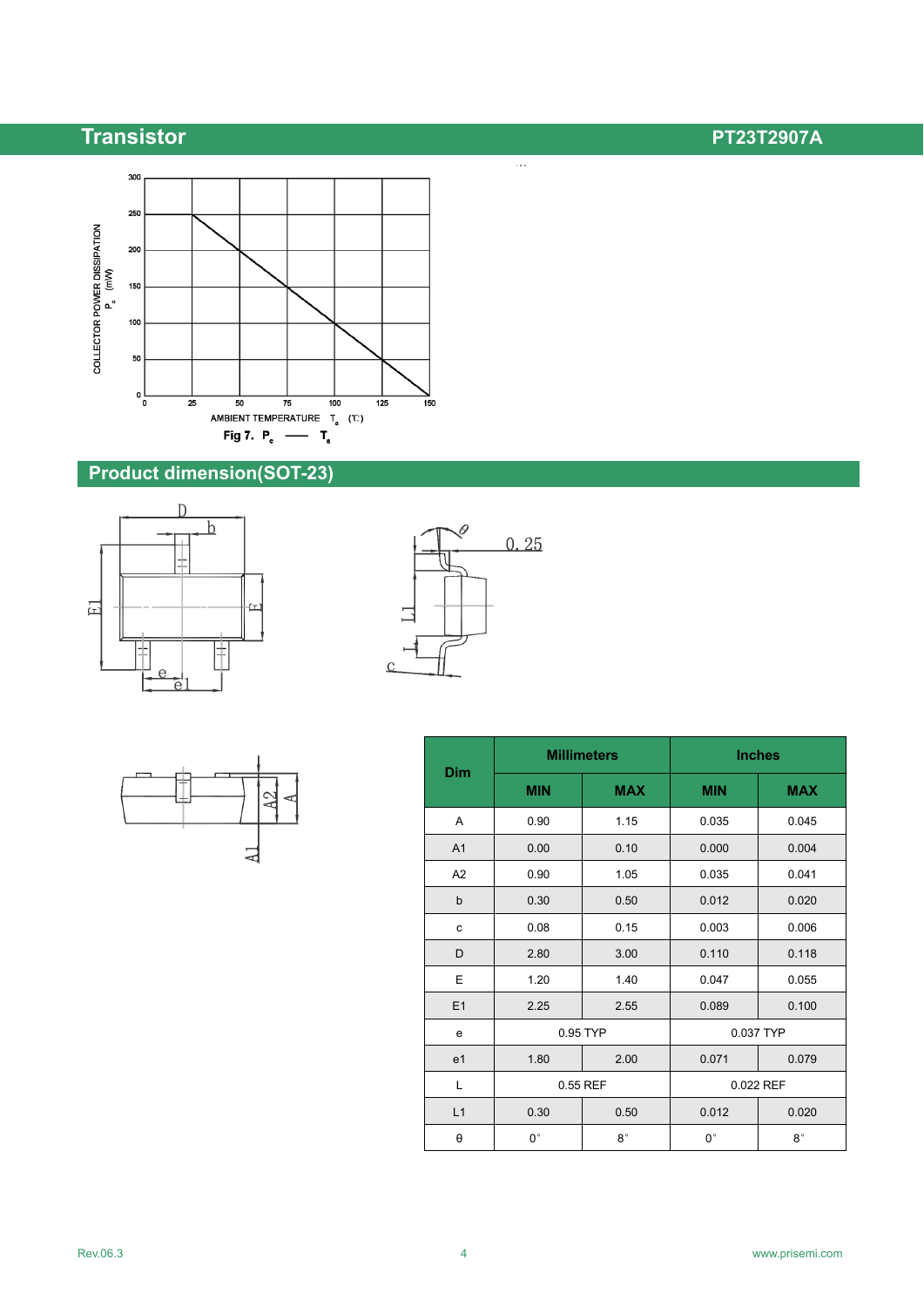

| <b>Dim</b> | <b>Millimeters</b> |            |  |
|------------|--------------------|------------|--|
|            | <b>MIN</b>         | <b>MAX</b> |  |
| a          |                    | 0.7        |  |
| b          |                    | 0.9        |  |
| с          |                    | 2.0        |  |
| d          |                    | 2.1        |  |

# **Ordering information**

| <b>Device</b> | Package          | <b>Shipping</b>    |
|---------------|------------------|--------------------|
| PT23T2907A    | SOT-23 (Pb-Free) | 3000 / Tape & Reel |

# **Marking information**